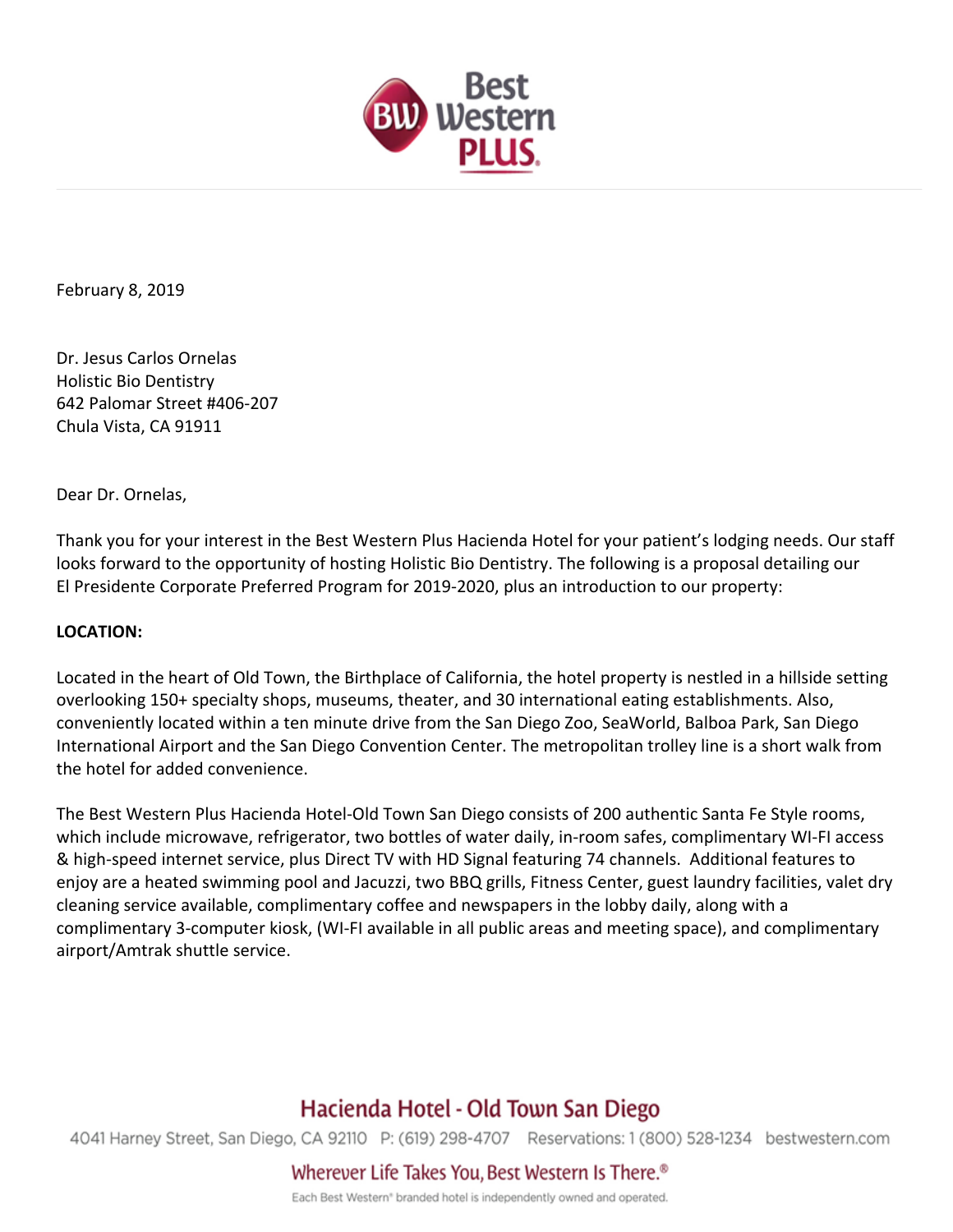

### **FL PRESIDENTE PROGRAM:**

The El Presidente Program is based upon a minimum of 25 total room nights per year for your company as a whole. This program will include the following benefits:

- \* Complimentary Buffet Breakfast in the Old Town Tequila Factory Restaurant daily from 6:00am to 10:00am. Gratuity is not included.
- \* Complimentary Dinner Voucher to be used in the Old Town Tequila Factory Restaurant daily from 5:00pm to 9:00pm. This voucher will be good for any item ordered off of the El Presidente dinner menu. Also included is the choice of soft drink, ice tea, or coffee. Gratuity is not included
- \* One complimentary drink coupon per day to be used in the Old Town Tequila Factory Cantina only. Coupons may be redeemed for Domestic Beer, Wine, Margaritas, or Well Drinks
- \* Tokens for on-site coin operated laundry
- \* Free local phone calls up to 30 minutes per call
- Complimentary WI-FI access in all guest rooms
- \* Complimentary round trip Airport and Amtrak transportation.

### **RATES:**

I am pleased to extend the El Presidente preferred rate of \$149.00 for single or double occupancy. Each additional guest in a room is \$15.00. El Presidente benefits are for one person per room. If an additional person is in a room and requests El Presidente benefits the cost will be \$25.00 per day. Rate does not include the San Diego Transit Occupancy Tax of 10.5%, the San Diego Tourism Marketing District Assessment Fee of 2% and the .002% California Tourism Fee. The Best Western Plus Hacienda Hotel adds an \$8.00 Facility Fee per night to our daily room rate. Taxes and surcharges are subject to change. Overnight parking at the Hotel is \$19.00 per car per night.

# Hacienda Hotel - Old Town San Diego

4041 Harney Street, San Diego, CA 92110 P: (619) 298-4707 Reservations: 1 (800) 528-1234 bestwestern.com

Wherever Life Takes You, Best Western Is There.<sup>®</sup>

Each Best Western<sup>®</sup> branded hotel is independently owned and operated.